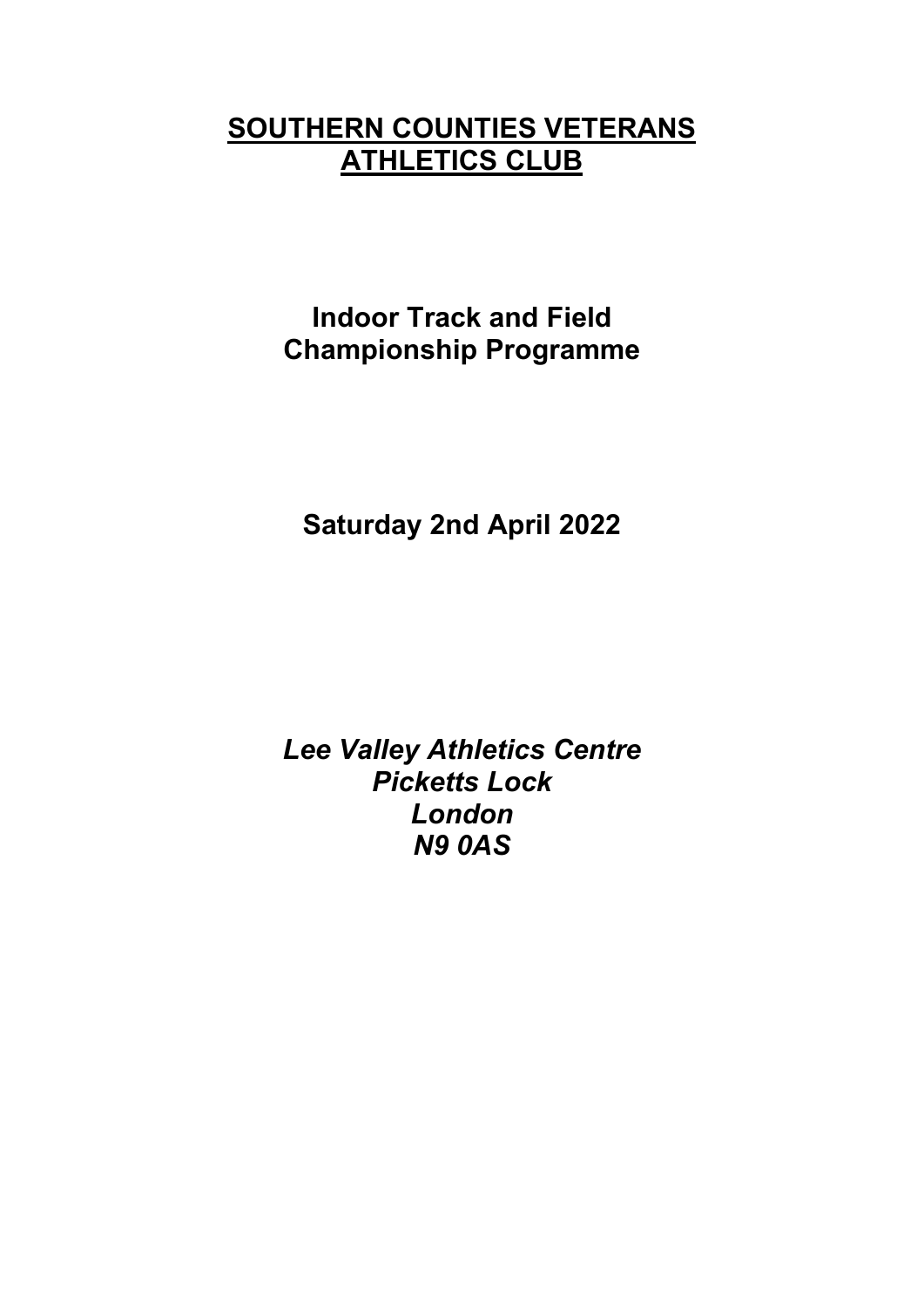## **SCVAC Indoor Championships – Lee Valley – 02.04.2022 Final Timetable**

# **Track**

| 11.00 | 60m Hurdles                     |
|-------|---------------------------------|
| 11.45 | 3000m Walk                      |
| 12.15 | 800m                            |
| 12.45 | 200 <sub>m</sub>                |
| 13.45 | Lunch break for track officials |
| 14.45 | 3000m                           |
| 15.30 | 60 <sub>m</sub>                 |
| 16.30 | 400m                            |
| 17.00 | 1500m                           |

Men will run first, followed by women, but where there are very few athletes for a race men and women may run in the same race. Younger athletes will run first followed by older.

All race events are Finals. Where there are too many athletes for a single age group race there will be seeded races where the Final finish positions will be decided as a time trial.

### **Field**

|  | 11.00 |  |  |  |  | Pole Vault - Men and Women |
|--|-------|--|--|--|--|----------------------------|
|--|-------|--|--|--|--|----------------------------|

- 11.00 Shot Women
- 11.00 Long Jump Men M35-59
- 12.00 Shot Men M35-59
- 12.00 Long Jump Men M60+
- 13.00 Long Jump Women W35-59<br>13.00 Shot Men M60+
- Shot Men M60+
- 14.00 Long Jump Women W60+
- 14.30 High Jump Men and Women<br>15.00 Triple Jump Men
- Triple Jump Men
- 16.00 Triple Jump Women

Four attempts only in Long Jump, Triple Jump and Shot.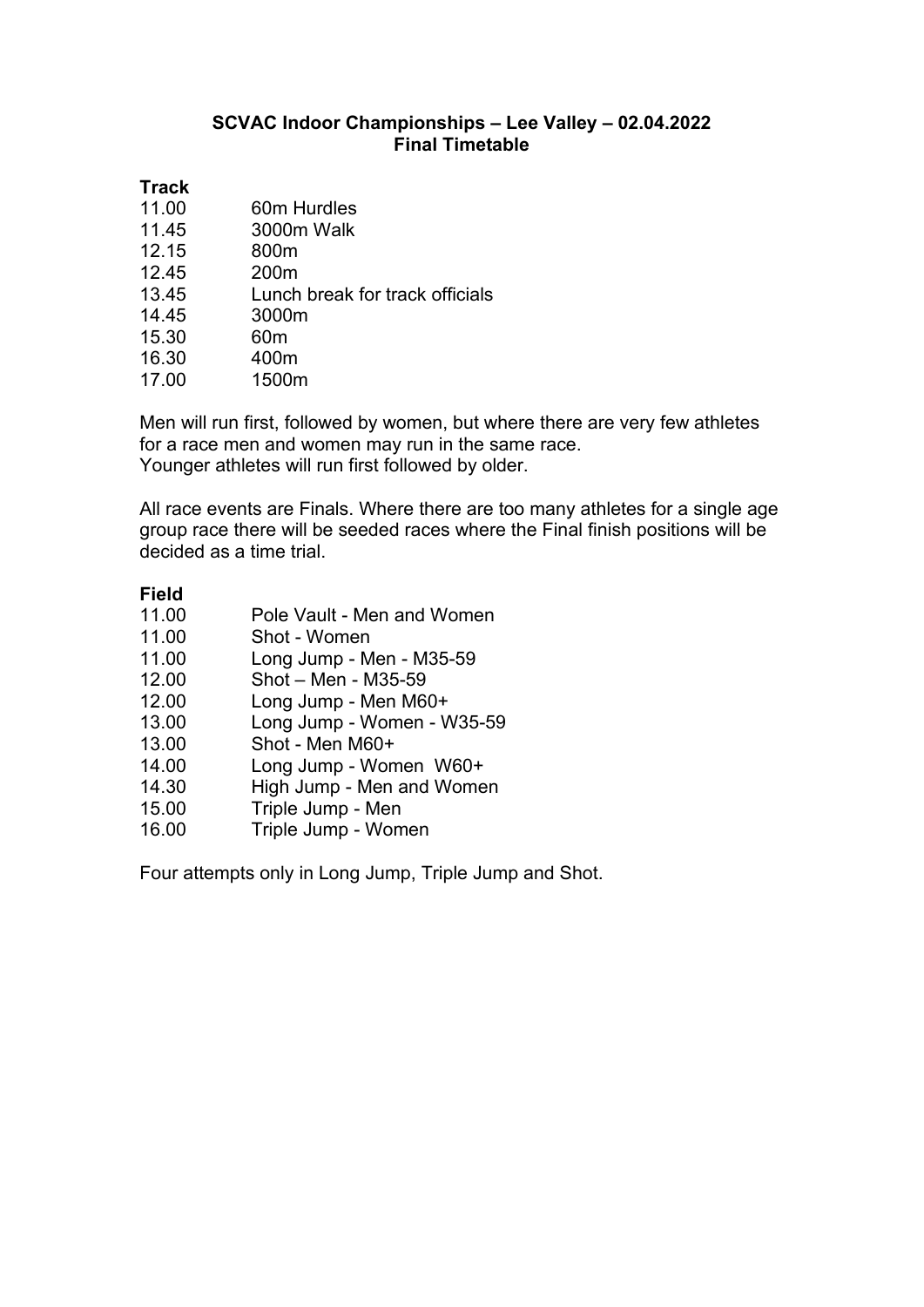### SCVAC INDOOR CHAMPIONSHIPS – 02.04.2022 – LEE VALLEY RACE ORDER

| <b>TIME</b> | <b>EVENT</b>    |                | RACE NO. AGE GROUPS             | MAX. NO. OF ATHLETES    |                  |
|-------------|-----------------|----------------|---------------------------------|-------------------------|------------------|
| 11.00       | 60m Hurdles     | 1              | M35, M45                        | 3                       |                  |
|             |                 | $\overline{2}$ | M50, M55                        | 5                       |                  |
|             |                 | 3              | M60, M70, M80, W45              | 4                       |                  |
|             |                 | 4              | W60, W70                        | $\overline{7}$          |                  |
| 11.45       | 3000m Walk      | 5              | All                             | 3                       |                  |
| 12.15       | 800m            | 6              | M35, M45, M50                   | 6                       |                  |
|             |                 | $\overline{7}$ | M55, M60                        | 6                       |                  |
|             |                 | 8              | M70, M75, W65, W70              | 4                       |                  |
|             |                 | 9              | W35, W45, W60                   | 6                       |                  |
| 12.45       | 200m            | 10             | M35, M40                        | 6                       |                  |
|             |                 | 11             | M45                             | $\overline{\mathbf{4}}$ |                  |
|             |                 | 12             | M50 Members                     | 6                       |                  |
|             |                 | 13             | M50 Guests                      | 3                       |                  |
|             |                 | 14             | M55                             | 4                       |                  |
|             |                 | 15             | M60                             | 5                       |                  |
|             |                 | 16             | M70, M80                        | 6                       |                  |
|             |                 | 17             | M75                             | $\overline{5}$          |                  |
|             |                 | 18             | W40, W45 Guest, W50             | $\,6$                   |                  |
|             |                 | 19             | W45 Members                     | 8                       | (2 seeded races) |
|             |                 | 20             | W45 Members                     |                         |                  |
|             |                 | 21             | W60, W65                        | 6                       |                  |
|             |                 | 22             | W70                             | 5                       |                  |
| 13.45       |                 |                | Lunch break for track officials |                         |                  |
| 14.45       | 3000m           | 23             | M35-M64                         | 10                      |                  |
|             |                 | 24             | M65+, all Women                 | 9                       |                  |
| 15.30       | 60 <sub>m</sub> | 25             | M35, M40 Members                | 5                       |                  |
|             |                 | 26             | M35, M40 Guests                 | $\overline{7}$          |                  |
|             |                 | 27             | M45                             | $\overline{\mathbf{4}}$ |                  |
|             |                 | 28             | M50                             | $\overline{7}$          |                  |
|             |                 | 29             | M <sub>55</sub>                 | 6                       |                  |
|             |                 | 30             | M60                             | 6                       |                  |
|             |                 | 31             | M65, M70                        | 6                       |                  |
|             |                 | 32             | M75, M80                        | $\overline{7}$          |                  |
|             |                 | 33             | W35, W40                        | 6                       |                  |
|             |                 | 34             | W45 Members                     | 8                       | (2 seeded races) |
|             |                 | 35             | W45 Members                     |                         |                  |
|             |                 | 36             | W50, W55, W60                   | $\overline{7}$          |                  |
|             |                 | 37             | W65                             | 6                       |                  |
|             |                 | 38             | W70                             | 5                       |                  |
| 16.30       | 400m            | 39             | M35, M40                        | 5                       |                  |
|             |                 | 40             | M45, M50                        | 6                       |                  |
|             |                 | 41             | M55, M60                        | 5                       |                  |
|             |                 | 42             | M65, M75, M80                   | 4                       |                  |
|             |                 | 43             | W35, W45                        | 5                       |                  |
|             |                 | 44             | W50, W60, W65                   | $\sqrt{3}$              |                  |
| 17.00       | 1500m           | 45             | All Men                         | 8                       |                  |
|             |                 | 46             | All Women                       | 6                       |                  |

Races may be combined if some athletes do not attend.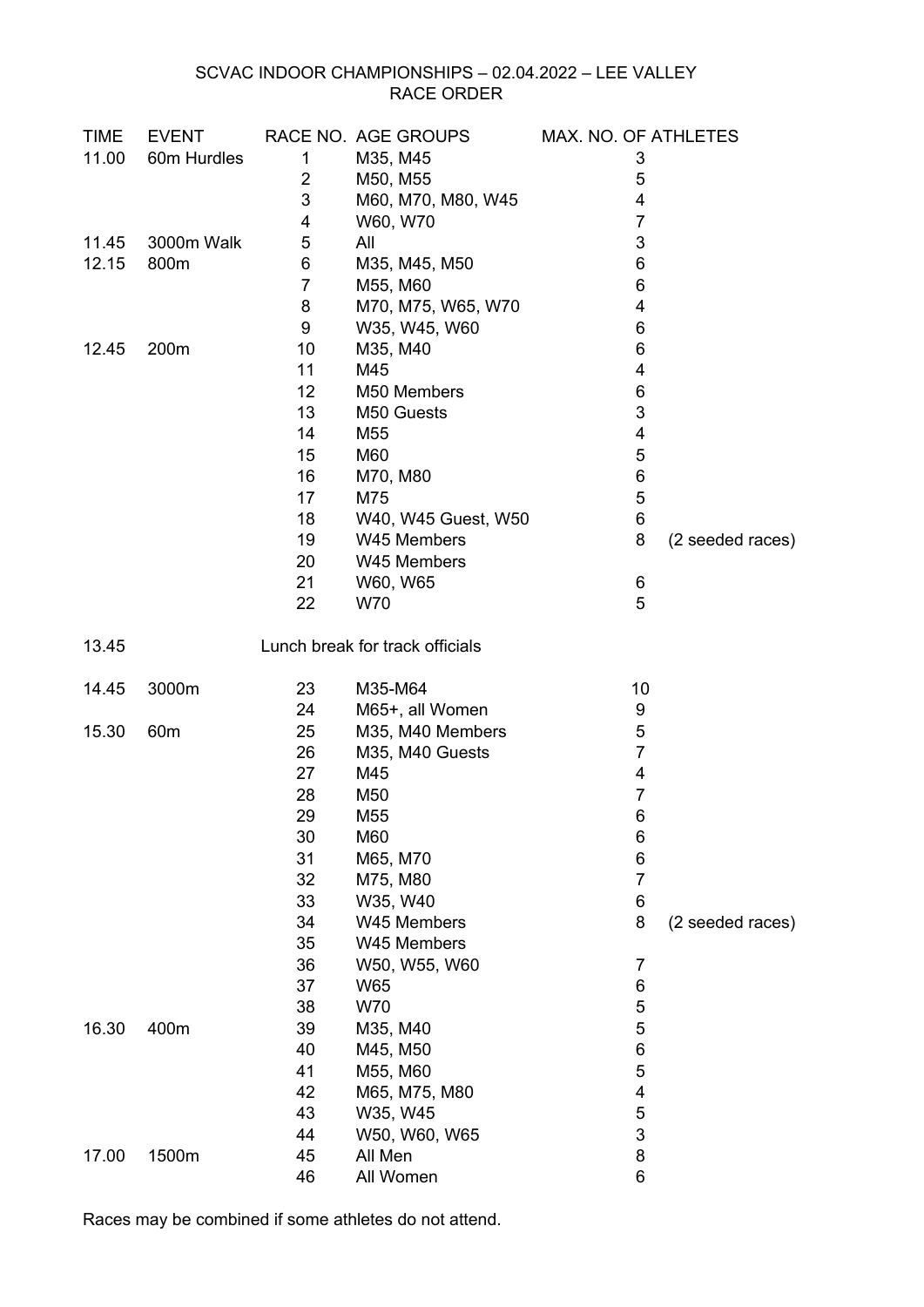|                 | <b>Competitor</b>                            | Club                                                            | Cat<br>Age      | 60m                                                | 200m                                               | 400m                    | 800m                    | 1500m                     | 3000m                   | 60mH | 3000mW | 군                       | ≿                       | 3                       | 급                         | င္တ |
|-----------------|----------------------------------------------|-----------------------------------------------------------------|-----------------|----------------------------------------------------|----------------------------------------------------|-------------------------|-------------------------|---------------------------|-------------------------|------|--------|-------------------------|-------------------------|-------------------------|---------------------------|-----|
| 1               | Mashhour Al-Ibrahim (G)                      | Serpentine RC                                                   | M35             |                                                    |                                                    |                         | X                       |                           |                         |      |        |                         |                         |                         |                           |     |
| $\overline{2}$  | Nicholas Atwell                              | <b>Thames Valley Harriers</b>                                   | M35             | X                                                  | X                                                  |                         |                         |                           |                         |      |        |                         |                         |                         |                           |     |
| 3<br>4          | <b>Adam Bernard</b>                          | Dartford Harriers AC                                            | M35<br>M35      |                                                    |                                                    | $\overline{\mathsf{x}}$ |                         |                           |                         |      |        |                         |                         |                         |                           |     |
| 5               | Luke Diggs (G)<br>Kaspars Kazemaks (G)       | Huntingdonshire AC<br><b>Woking AC</b>                          | M35             | X<br>$\overline{\mathsf{x}}$                       |                                                    | X                       |                         |                           |                         |      |        |                         |                         |                         |                           |     |
| 6               | Chris Loudon (G)                             | <b>Cambridge Harriers</b>                                       | M35             |                                                    |                                                    |                         |                         |                           | X                       |      |        |                         |                         |                         |                           |     |
| 7               | Israel Nworgu (G)                            | London Heathside                                                | M35             | $\overline{\mathsf{x}}$                            |                                                    |                         |                         |                           |                         | X    |        |                         |                         |                         |                           |     |
| 8               | Asha Osei (G)                                | London Heathside                                                | M35             | $\overline{\mathsf{x}}$                            |                                                    |                         |                         |                           |                         |      |        |                         |                         |                         |                           |     |
| 9               | Ashley Reid (G)                              | Blackheath & Bromley Harriers AC                                | M35             | $\overline{\mathsf{X}}$                            | X                                                  |                         |                         |                           |                         |      |        |                         |                         |                         |                           |     |
| 10              | <b>Michael Shortall</b>                      | Thurrock Harriers                                               | M35             | Χ                                                  | $\overline{\mathsf{x}}$                            | $\overline{\mathsf{x}}$ |                         |                           |                         | X    |        |                         |                         | Х                       | Х                         |     |
| 11<br>12        | Mike Smalley (G)<br><b>Craig Christian</b>   | <b>Croydon Harriers</b><br>Rugby & Northampton AC               | M35<br>M40      | $\overline{\mathsf{x}}$<br>$\overline{\mathsf{x}}$ | X<br>X                                             | $\overline{\mathsf{x}}$ |                         |                           |                         |      |        |                         |                         |                         |                           |     |
| 13              | Marvin Edwards (G)                           | North East Veterans AC                                          | M40             | $\overline{\mathsf{x}}$                            |                                                    |                         |                         |                           |                         |      |        |                         |                         |                         |                           |     |
| 14              | Nathan Moore                                 | Leamington Cycling and Athletic Club                            | M40             | $\overline{\mathsf{x}}$                            | X                                                  | $\overline{\mathsf{x}}$ |                         |                           |                         |      |        |                         |                         |                         |                           |     |
| 15              | Thiru Satkunam                               | <b>Thames Valley Harriers</b>                                   | M40             | $\overline{\mathsf{x}}$                            |                                                    |                         |                         |                           |                         |      |        |                         |                         |                         |                           |     |
| 16              | <b>Edmund Adigwe</b>                         | <b>Cambridge Harriers</b>                                       | M45             |                                                    |                                                    |                         | X                       | X                         |                         |      |        |                         |                         |                         |                           |     |
| 17              | Rich Berry (G)                               | <b>West 4 Harriers</b>                                          | M45             |                                                    |                                                    |                         |                         |                           | X                       |      |        |                         |                         |                         |                           |     |
| 18              | <b>Richard Brooks</b>                        | Metropolitan Police AC                                          | M45             | $\overline{\mathsf{x}}$                            | X                                                  |                         |                         |                           |                         |      |        |                         |                         |                         |                           |     |
| 19              | Andre Dahlkamp (G)                           | Victoria Park Harriers and Tower Hamlets AC<br>Ashford AC       | M45             |                                                    |                                                    |                         | X                       |                           | $\overline{\mathsf{x}}$ |      |        |                         |                         |                         |                           |     |
| 20<br>21        | Peter Davey<br>David Evans (G)               | St Albans AC                                                    | M45<br>M45      | X<br>$\overline{\mathsf{x}}$                       | $\overline{\mathsf{x}}$                            |                         |                         |                           |                         | X    |        |                         |                         |                         |                           |     |
| 22              | <b>Stuart McNally</b>                        | <b>Dartford Harriers AC</b>                                     | M45             |                                                    |                                                    | $\overline{\mathsf{x}}$ | X                       |                           |                         |      |        |                         |                         |                         |                           |     |
| 23              | Milton McNichol Jr                           | <b>Tonbridge AC</b>                                             | M45             |                                                    | X                                                  |                         |                         |                           |                         |      |        |                         |                         |                         |                           | X   |
| 24              | Darren Preston (G)                           | Huntingdonshire AC                                              | M45             |                                                    |                                                    |                         |                         |                           | X                       |      |        |                         |                         |                         |                           |     |
| 25              | <b>Matthew Preston</b>                       | <b>Cambridge Harriers</b>                                       | M45             |                                                    |                                                    |                         | X                       |                           | $\overline{\mathsf{x}}$ |      |        |                         |                         |                         |                           |     |
| 26              | Anibal Rodriguez Fuentes (G) Veterans AC     |                                                                 | M45             |                                                    | X                                                  | X                       |                         |                           |                         |      |        |                         |                         |                         |                           |     |
| 27              | Rob Saunders (G)                             | <b>Highgate Harriers</b>                                        | M45             |                                                    |                                                    |                         |                         | X                         |                         |      |        |                         |                         |                         |                           |     |
| 28<br>29        | Franck Triolaire (G)<br>Matthew Williams (G) | Veterans AC                                                     | M45<br>M45      | $\overline{\mathsf{x}}$                            |                                                    |                         |                         |                           |                         |      |        |                         |                         | X                       |                           | X   |
| 30              | <b>Stephen Daly</b>                          | Cambridge University AC<br>Tonbridge AC                         | M50             | X                                                  | X                                                  |                         |                         |                           |                         |      |        | Х                       |                         |                         | X                         |     |
| 31              | Robert Datnow (G)                            | <b>Thames Valley Harriers</b>                                   | M <sub>50</sub> |                                                    |                                                    |                         | $\overline{\mathsf{x}}$ |                           |                         |      |        |                         |                         |                         |                           |     |
| $\overline{32}$ | lan Firla                                    | Blackheath & Bromley Harriers AC                                | M50             |                                                    |                                                    | X                       |                         |                           |                         | X    |        |                         |                         |                         |                           |     |
| 33              | lan Johnston (G)                             | Veterans AC                                                     | M50             |                                                    |                                                    |                         |                         |                           | х                       |      |        |                         |                         |                         |                           |     |
| 34              | Marek Kowalski (G)                           | <b>Thurrock Harriers</b>                                        | M50             |                                                    |                                                    |                         |                         |                           |                         |      |        |                         |                         | X                       | X                         |     |
| 35              | <b>Mark Mcallister</b>                       | Tonbridge AC                                                    | M50             | X                                                  | X                                                  |                         |                         |                           |                         |      |        |                         |                         |                         |                           |     |
| 36              | Malcolm McPhail (G)                          | Northern Masters AC                                             | M50             | $\overline{\mathsf{x}}$                            | $\overline{X}$                                     |                         |                         |                           |                         |      |        |                         |                         |                         |                           |     |
| 37<br>38        | Anthony Moffat (G)<br>Johnson Ogunniyi       | Marshall Milton Keynes AC<br><b>Shaftesbury Barnet Harriers</b> | M50<br>M50      | $\overline{\mathsf{x}}$<br>X                       | $\overline{\mathsf{X}}$<br>$\overline{\mathsf{x}}$ |                         |                         |                           |                         |      |        |                         |                         | X                       | X                         |     |
| 39              | Darren O'Leary (G)                           | Marshall Milton Keynes AC                                       | M50             |                                                    | $\overline{\mathsf{x}}$                            | X                       |                         |                           |                         |      |        |                         |                         | Χ                       |                           | Χ   |
| 40              | David Shortridge                             | Victoria Park Harriers and Tower Hamlets AC                     | M50             |                                                    | $\overline{\mathsf{x}}$                            | $\overline{\mathsf{x}}$ |                         |                           |                         | X    |        |                         |                         |                         |                           |     |
| 41              | <b>Michael Showers</b>                       | Thanet AC                                                       | M50             | X                                                  | X                                                  |                         |                         |                           |                         |      |        |                         |                         |                         |                           |     |
|                 | 42 Gary Smith (G)                            | Luton Athletic Club                                             | M50             |                                                    |                                                    |                         |                         |                           |                         | X    |        |                         |                         |                         |                           |     |
| 43              | Sean Sutherland                              | <b>Shaftesbury Barnet Harriers</b>                              | M50             | X                                                  | X                                                  | $\overline{\mathsf{x}}$ |                         |                           |                         |      |        | $\overline{\mathsf{x}}$ |                         |                         |                           |     |
| 44              | David Annetts (G)                            | North Herts Road Runners                                        | M55             |                                                    |                                                    |                         |                         |                           |                         |      | X      |                         |                         |                         |                           |     |
| 45<br>46        | <b>Barry Blackwell</b><br>lan Crawley        | <b>Brighton Phoenix</b><br>Tonbridge AC                         | M55<br>M55      | X                                                  | X                                                  |                         | X                       |                           |                         |      |        |                         | X                       |                         |                           | X   |
| 47              | <b>Trevor Crysell</b>                        | Paddock Wood AC                                                 | M55             |                                                    | X                                                  |                         |                         |                           |                         |      |        |                         | $\overline{\mathsf{x}}$ | X                       | X                         |     |
| 48              | <b>Mike Futtit</b>                           | <b>Walton AC</b>                                                | M55             | X                                                  |                                                    |                         |                         |                           |                         | X    |        | Х                       |                         | $\overline{\mathsf{x}}$ |                           | X   |
| 49              | Phil Grabsky                                 | <b>Brighton Phoenix</b>                                         | M55             |                                                    |                                                    |                         | X                       |                           |                         |      |        |                         |                         |                         |                           |     |
| 50              | Tony Killilea (G)                            | London Heathside                                                | M <sub>55</sub> |                                                    |                                                    |                         |                         |                           | X                       |      |        |                         |                         |                         |                           |     |
| 51              | <b>Barrington King</b>                       | Be Fit Today Track Academy                                      | M55             | $\overline{\mathsf{x}}$                            |                                                    |                         |                         |                           |                         |      |        |                         |                         |                         |                           |     |
| 52 <sub>2</sub> | <b>Barrie Marsden</b>                        | Wycombe Phoenix Harriers & AC                                   | M55             | $\overline{\mathsf{x}}$                            | X                                                  |                         |                         |                           |                         | X    |        |                         |                         |                         |                           |     |
| 53<br>54        | Chris Michael (G)<br>Andrew Pringle (G)      | Veterans AC<br>Reigate Priory AC                                | M55<br>M55      | X                                                  | Χ                                                  | X                       |                         |                           |                         |      |        |                         |                         | X                       |                           |     |
| 55              | Anthony Roper (G)                            | <b>Bristol and West AC</b>                                      | M55             |                                                    |                                                    |                         |                         |                           | X                       |      |        |                         |                         |                         |                           |     |
| 56              | Michael Salousti (G)                         | London Heathside                                                | M55             | X                                                  |                                                    |                         |                         |                           |                         |      |        |                         |                         |                         |                           |     |
| 57              | Paul Sutherland                              | <b>Belgrave Harriers</b>                                        | M55             |                                                    |                                                    | $\overline{\mathsf{x}}$ |                         |                           |                         |      |        |                         |                         |                         |                           |     |
| 58              | Colin Williams (G)                           | Les Croupiers                                                   | M55             |                                                    |                                                    |                         | X                       | $\boldsymbol{\mathsf{X}}$ |                         |      |        |                         |                         |                         |                           |     |
| 59              | Philip York (G)                              | Ealing Southall & Middlesex AC                                  | M55             |                                                    |                                                    |                         | X                       |                           |                         |      |        |                         |                         |                         |                           |     |
| 60              | <b>Colin Bates</b>                           | Dartford Harriers AC                                            | M60             |                                                    |                                                    | $\overline{\mathsf{x}}$ | $\overline{\mathsf{x}}$ |                           |                         |      |        |                         |                         |                         |                           |     |
| 61<br>62        | <b>Gary Capon</b><br><b>Nigel Field</b>      | Dartford Harriers AC<br>Tonbridge AC                            | M60<br>M60      | X                                                  |                                                    |                         |                         |                           |                         |      |        | Х                       |                         | X                       | $\boldsymbol{\mathsf{X}}$ |     |
| 63              | Julien Gittens (G)                           | Leeds City Athletic Club                                        | M60             |                                                    |                                                    |                         |                         |                           |                         |      |        |                         |                         |                         | X                         |     |
| 64              | Peter Hall (G)                               | West 4 Harriers                                                 | M60             |                                                    |                                                    |                         |                         |                           | X                       |      |        |                         |                         |                         |                           |     |
| 65              | Alan Hardy                                   | Blackheath & Bromley Harriers AC                                | M60             |                                                    |                                                    |                         |                         |                           |                         |      |        |                         | X                       |                         |                           |     |
| 66              | <b>Richard Holland</b>                       | Woodford Green AC with Essex Ladies                             | M60             |                                                    |                                                    |                         |                         | X                         | X                       |      |        |                         |                         |                         |                           |     |
| 67              | Allan Leiper                                 | Aldershot Farnham & District                                    | M60             |                                                    |                                                    |                         |                         |                           |                         |      |        |                         | X                       |                         |                           | X   |
| 68              | Brian MacBride (G)                           | 3M Gorseinon Road Runners                                       | M60             |                                                    | X                                                  |                         |                         |                           |                         |      |        |                         |                         |                         |                           |     |
| 69              | <b>Wayne Martin</b><br>70 Liam Mulrooney (G) | Hastings AC<br>Veterans AC                                      | M60<br>M60      | Χ                                                  |                                                    |                         |                         |                           |                         |      |        |                         | X                       |                         |                           |     |
| 71              | Wilson Paterson (G)                          | Corby AC                                                        | M60             | $\overline{\mathsf{x}}$                            | $\overline{\mathsf{x}}$                            |                         |                         |                           |                         |      |        |                         |                         |                         |                           |     |
| 72              | Kevin Pye (G)                                | Midland Masters AC                                              | M60             |                                                    |                                                    | $\overline{\mathsf{x}}$ | X                       | $\overline{\mathsf{x}}$   |                         |      |        |                         |                         |                         |                           |     |
| 73              | Brian Slaughter (G)                          | Eastbourne Rovers AC                                            | M60             | X                                                  | X                                                  |                         |                         |                           |                         | X    |        |                         |                         | X                       |                           |     |
| 74              | Brian Steene (G)                             | Arena 80 AC                                                     | M60             | $\overline{\mathsf{x}}$                            | X                                                  |                         |                         |                           |                         |      |        |                         |                         |                         |                           |     |
| 75              | Clifford Warren (G)                          | Loughton AC                                                     | M60             |                                                    |                                                    | $\overline{\mathsf{x}}$ |                         |                           |                         |      |        |                         |                         |                         | $\overline{\mathsf{x}}$   |     |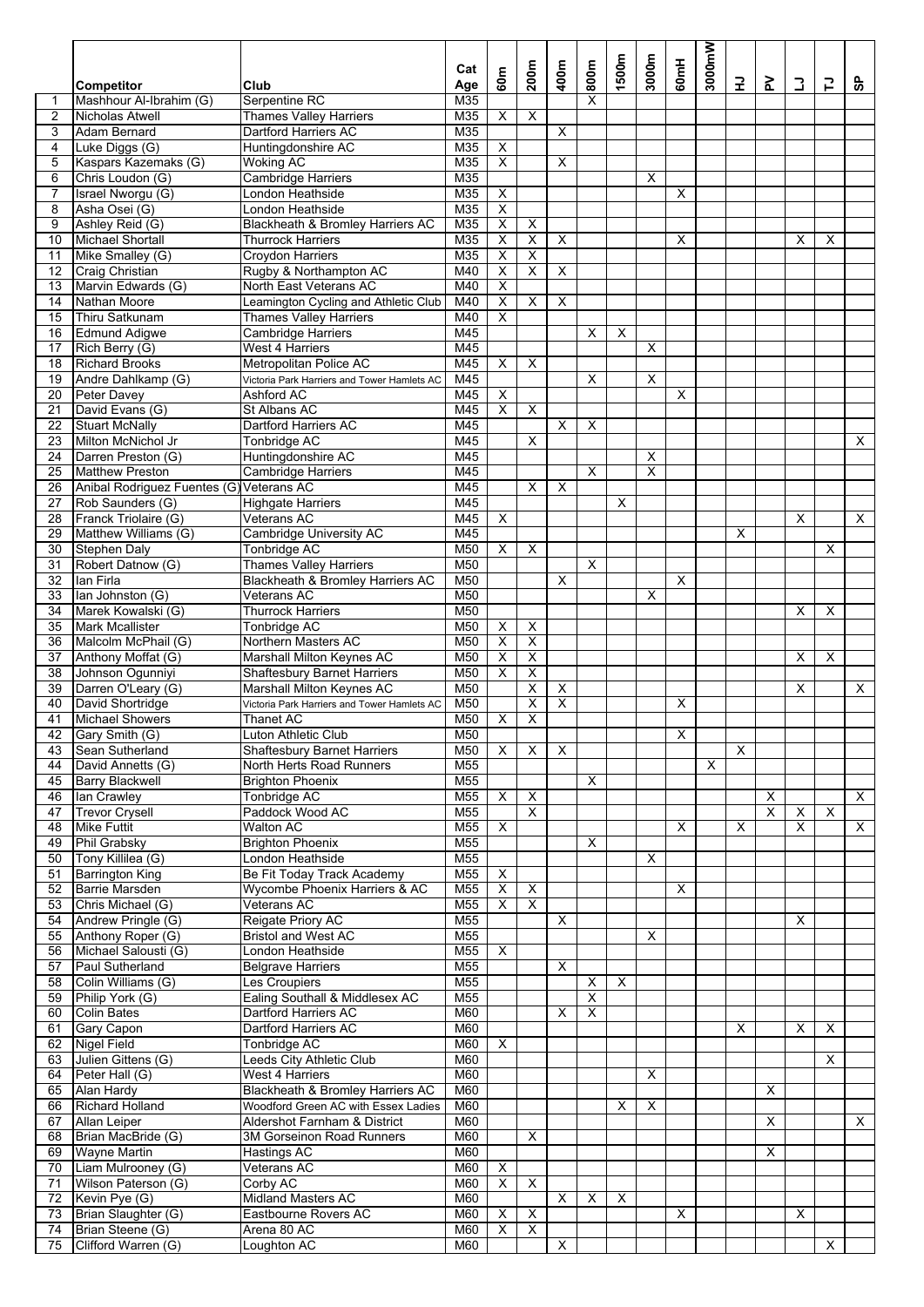| 76 | <b>Mark Woods</b>                                              | Paddock Wood AC                    | M60             | X                            | X                       |                         |   |                         |   |                         |                         |                         |                         |                         |                         |                         |
|----|----------------------------------------------------------------|------------------------------------|-----------------|------------------------------|-------------------------|-------------------------|---|-------------------------|---|-------------------------|-------------------------|-------------------------|-------------------------|-------------------------|-------------------------|-------------------------|
| 77 | David Elderfield (G)                                           | Lonely Goat RC                     | M65             | $\overline{\mathsf{x}}$      |                         | X                       |   |                         |   |                         |                         |                         |                         |                         |                         |                         |
| 78 | John Fenton                                                    | Dartford Harriers AC               | M65             |                              |                         |                         |   |                         |   |                         |                         |                         |                         |                         |                         | X                       |
| 79 | Keith McLellan (G)                                             | Luton Athletic Club                | M65             |                              |                         |                         |   | Х                       | X |                         |                         |                         |                         |                         |                         |                         |
| 80 | Graeme Packman (G)                                             | Bedford & County AC                | M65             |                              |                         |                         |   |                         |   |                         |                         |                         |                         |                         |                         | X                       |
| 81 | Trevor Straker (G)                                             | North Shields Polytechnic Club     | M65             |                              |                         |                         |   |                         |   |                         |                         |                         |                         |                         |                         | X                       |
| 82 | Duncan Talbot                                                  | Abingdon AC                        | M65             |                              |                         |                         |   |                         |   |                         |                         | х                       |                         |                         |                         |                         |
| 83 | lan Thomson                                                    | Southern Counties Veterans AC      | M65             |                              |                         |                         |   |                         |   |                         |                         |                         |                         |                         | X                       |                         |
| 84 | <b>Trevor Wade</b>                                             | <b>Thames Valley Harriers</b>      | M65             |                              |                         |                         |   |                         |   |                         |                         | X                       |                         | X                       | $\overline{\mathsf{x}}$ |                         |
| 85 | Neil Griffin                                                   | Windsor Slough Eton & Hounslow AC  | M70             |                              |                         |                         |   |                         |   |                         |                         |                         |                         |                         |                         | Χ                       |
| 86 | <b>Peter Hamilton</b>                                          | Blackheath & Bromley Harriers AC   | M70             |                              |                         |                         | X |                         | X |                         |                         |                         |                         |                         |                         |                         |
| 87 | David Hinds (G)                                                | Serpentine RC                      | M70             | X                            | X                       |                         |   |                         |   |                         |                         |                         |                         |                         |                         |                         |
| 88 | Michael Mann (G)                                               | <b>Dulwich Runners AC</b>          | M70             |                              |                         |                         |   |                         | X |                         |                         |                         |                         |                         |                         |                         |
| 89 | Neal Mason (G)                                                 | <b>Midland Masters AC</b>          | M70             |                              |                         |                         |   |                         |   |                         |                         |                         | X                       |                         |                         |                         |
| 90 | Christopher Monk (G)                                           | Leicester Coritanian AC            | M70             | X                            | Χ                       |                         |   |                         |   |                         |                         |                         |                         |                         |                         |                         |
| 91 | <b>Patrick Reynolds</b>                                        | Veterans AC                        | M70             | $\overline{\mathsf{x}}$      | X                       |                         |   |                         |   |                         |                         |                         |                         | Х                       | х                       | X                       |
| 92 | <b>Anthony Richards</b>                                        | <b>Highgate Harriers</b>           | M70             | X                            |                         |                         |   |                         |   |                         |                         |                         |                         |                         |                         | X                       |
| 93 | Geoffrey Tyler (G)                                             | Chelmsford AC                      | M70             |                              |                         |                         |   |                         |   |                         |                         |                         |                         |                         |                         | X                       |
| 94 | Tony Wells (G)                                                 |                                    | M70             |                              | $\overline{\mathsf{x}}$ |                         |   |                         |   | X                       |                         |                         |                         |                         |                         |                         |
| 95 |                                                                | Corby AC<br>South West Veterans AC | M75             | Х<br>$\overline{\mathsf{x}}$ | $\overline{\mathsf{x}}$ | X                       |   |                         |   |                         |                         |                         |                         |                         |                         |                         |
|    | Colin Davey (G)                                                |                                    |                 |                              |                         |                         |   |                         |   |                         |                         |                         |                         |                         |                         |                         |
| 96 | <b>Ron Davies</b>                                              | Southern Counties Veterans AC      | M75             |                              | X                       | X                       |   |                         |   |                         |                         | Χ                       |                         |                         |                         | Χ                       |
| 97 | Peter Giles (G)                                                | Hercules Wimbledon AC              | M75             |                              |                         |                         |   | X                       |   |                         |                         |                         |                         |                         |                         |                         |
| 98 | Charles Isetts (G)                                             | Kingston AC And Poly Harriers      | M75             | X                            |                         |                         |   |                         |   |                         |                         |                         |                         |                         |                         |                         |
| 99 | Allan Long (G)                                                 | <b>Herne Hill Harriers</b>         | M75             | $\overline{\mathsf{x}}$      |                         |                         |   |                         |   |                         |                         |                         |                         | X                       | X                       |                         |
|    | 100 Victor Novell                                              | Southampton Athletic Club          | M75             | $\overline{\mathsf{x}}$      | $\overline{\mathsf{x}}$ |                         |   |                         |   |                         |                         |                         |                         |                         |                         |                         |
|    | 101 Bill O'Connor                                              | Queen's Park Harriers              | M75             |                              | $\overline{\mathsf{x}}$ |                         | X | X                       |   |                         |                         |                         |                         |                         |                         |                         |
|    | 102 David Whittaker (G)                                        | Epsom & Ewell Harriers             | M75             | X                            | $\overline{\mathsf{x}}$ |                         |   |                         |   |                         |                         |                         |                         |                         |                         |                         |
|    | 103 Roger Bruck                                                | Barnet & District AC               | M80             | $\overline{\mathsf{x}}$      | $\overline{\mathsf{x}}$ |                         |   |                         |   |                         |                         | Х                       |                         | X                       |                         |                         |
|    | 104 David Haines                                               | Fleet & Crookham AC                | M80             | $\overline{\mathsf{x}}$      | $\overline{X}$          | $\overline{\mathsf{x}}$ |   |                         |   | X                       |                         | X                       |                         | $\overline{\mathsf{x}}$ | X                       |                         |
|    | 105 Sarah Al Sudairy (G)                                       | Serpentine RC                      | W35             |                              |                         |                         | X |                         |   |                         |                         |                         |                         |                         |                         |                         |
|    | 106 Katie French                                               | <b>Belgrave Harriers</b>           | W35             |                              |                         | X                       | X |                         |   |                         |                         |                         |                         |                         |                         |                         |
|    | 107 Emily Fry                                                  | Southampton Athletic Club          | W35             | $\overline{\mathsf{x}}$      |                         |                         |   |                         |   |                         |                         |                         |                         | X                       |                         |                         |
|    | 108 Helen Leadbetter                                           | Ealing Southall & Middlesex AC     | W35             |                              |                         |                         |   |                         |   |                         |                         |                         | X                       |                         | X                       |                         |
|    | 109 Marianna Morey (G)                                         | Aldershot Farnham & District       | W35             | X                            |                         |                         |   |                         |   |                         |                         |                         |                         |                         |                         |                         |
|    | 110 Tunrayo Nubi (G)                                           | Enfield and Haringey A C           | <b>W35</b>      | $\overline{\mathsf{x}}$      |                         |                         |   |                         |   |                         |                         |                         |                         |                         |                         |                         |
|    | 111 Jennifer Temple                                            | Aldershot Farnham & District       | W35             |                              |                         | X                       | X |                         |   |                         |                         |                         |                         |                         |                         |                         |
|    | 112 Lindsay Badman                                             | Aldershot Farnham & District       | W40             | X                            | X                       |                         |   |                         |   |                         |                         |                         |                         |                         |                         |                         |
|    | 113 Elizabeth Bignell                                          | Paddock Wood AC                    | W40             |                              |                         |                         |   |                         |   |                         |                         |                         | X                       |                         |                         |                         |
|    | 114 Sarah Cadji Pertsemlidi (G)                                | <b>Thames Valley Harriers</b>      | W40             | X                            |                         |                         |   |                         |   |                         |                         |                         |                         |                         |                         |                         |
|    | 115 Christine Sciberras                                        | Guildford & Godalming AC           | W40             | $\overline{\mathsf{x}}$      |                         |                         |   |                         |   |                         |                         |                         |                         | Х                       |                         |                         |
|    | 116 Kirstie Cooper                                             | <b>Dartford Harriers AC</b>        | W45             | $\overline{\mathsf{x}}$      | $\overline{\mathsf{x}}$ |                         |   |                         |   |                         |                         |                         |                         |                         |                         |                         |
|    | 117 Sharon Dooley                                              | St Mary's Richmond AC              | W45             | X                            | X                       |                         |   |                         |   |                         |                         |                         |                         |                         |                         |                         |
|    | 118 Tracy Duke                                                 | Aldershot Farnham & District       | W45             | $\overline{\mathsf{x}}$      | $\overline{\mathsf{x}}$ |                         |   |                         |   |                         |                         |                         |                         |                         |                         |                         |
|    | 119 Stacey Gonzalez Betancourt (G) Shaftesbury Barnet Harriers |                                    | W45             |                              |                         |                         |   |                         |   |                         |                         |                         | $\overline{\mathsf{x}}$ |                         |                         |                         |
|    |                                                                |                                    |                 |                              |                         |                         |   |                         |   |                         |                         |                         |                         |                         |                         |                         |
|    | 120 Amy Jackson                                                | Oxford City AC                     | W45             | X                            | X                       |                         |   |                         |   |                         |                         |                         |                         |                         |                         |                         |
|    | 121 Louise Kelly                                               | St Albans AC                       | W45             | $\boldsymbol{\mathsf{X}}$    |                         |                         |   |                         |   |                         |                         |                         | X                       |                         |                         | X                       |
|    | 122 Stacy McGivern (G)                                         | Cambridge & Coleridge AC           | W45             |                              | X                       |                         |   |                         |   |                         |                         |                         |                         | X                       |                         |                         |
|    | 123 Kathryn Miles                                              | Winchester & District AC           | W45             | X                            | $\overline{\mathsf{x}}$ |                         |   |                         |   |                         |                         |                         |                         |                         |                         |                         |
|    | 124 Diana Norman                                               | Epsom & Ewell Harriers             | W45             |                              |                         | X                       | X |                         |   | X                       |                         | Χ                       |                         | X                       | X                       | X                       |
|    | 125 Sally Parry                                                | Kingston AC And Poly Harriers      | W45             | X                            | $\overline{\mathsf{x}}$ | $\overline{\mathsf{x}}$ |   |                         |   |                         |                         |                         |                         |                         |                         |                         |
|    | 126 Nina Ridge                                                 | <b>Tonbridge AC</b>                | <b>W45</b>      |                              | X                       | $\overline{\mathsf{x}}$ |   |                         |   |                         |                         |                         |                         |                         |                         | X                       |
|    | 127 Kelly Roberts                                              | Aldershot Farnham & District       | W45             |                              | $\overline{\mathsf{x}}$ |                         |   |                         |   |                         |                         |                         |                         |                         |                         |                         |
|    | 128 Sarah Westrap                                              | Tonbridge AC                       | W45             | $\overline{\mathsf{x}}$      |                         |                         |   |                         |   |                         |                         |                         |                         |                         |                         |                         |
|    | 129 Anna Critchlow (G)                                         | West 4 Harriers                    | W50             |                              |                         |                         |   |                         | X |                         |                         |                         |                         |                         |                         |                         |
|    | 130 Stefanie Dornbusch                                         | Brighton & Hove AC                 | W50             | X                            | X                       |                         |   |                         |   |                         |                         |                         |                         |                         |                         |                         |
|    | 131 Nina Ellis                                                 | Aldershot Farnham & District       | W <sub>50</sub> | $\overline{\mathsf{x}}$      |                         |                         |   |                         |   |                         |                         |                         |                         |                         |                         |                         |
|    | 132 Vanessa Hannam                                             | Medway and Maidstone AC            | W50             |                              |                         |                         |   |                         |   |                         |                         |                         |                         |                         |                         | X                       |
|    | 133 Sharon Hutchings (G)                                       | Midland Masters AC                 | <b>W50</b>      |                              |                         |                         |   |                         |   |                         |                         |                         |                         |                         |                         | $\overline{X}$          |
|    | 134 Grazia Manzotti                                            | Tonbridge AC                       | W50             |                              |                         |                         |   |                         |   |                         | $\mathsf X$             |                         |                         |                         |                         |                         |
|    | 135 Melanie Peddle (G)                                         | Loughton AC                        | W50             |                              |                         |                         |   |                         |   |                         | $\overline{\mathsf{x}}$ |                         |                         |                         |                         |                         |
|    | 136 Julie Wilson (G)                                           | Scottish Veteran Harriers Club     | <b>W50</b>      |                              |                         |                         |   | X                       | X |                         |                         |                         |                         |                         |                         |                         |
|    | 137 Emma Wood                                                  | Tonbridge AC                       | <b>W50</b>      |                              | $\overline{\mathsf{x}}$ | X                       |   |                         |   |                         |                         |                         |                         |                         |                         |                         |
|    | 138 Popsie Wootten                                             | <b>Oxford City AC</b>              | <b>W50</b>      | X                            | X                       |                         |   |                         |   |                         |                         |                         |                         |                         |                         |                         |
|    | 139 Diane Wright                                               | Tonbridge AC                       | W <sub>50</sub> | $\overline{\mathsf{x}}$      | $\overline{\mathsf{x}}$ |                         |   |                         |   |                         |                         |                         |                         |                         |                         |                         |
|    | 140 Nicole Celestine (G)                                       | Chelmsford AC                      | W55             |                              |                         |                         |   |                         |   |                         |                         |                         |                         |                         |                         | X                       |
|    | 141 Helene Kehoe (G)                                           | London Heathside                   | <b>W55</b>      | X                            |                         |                         |   |                         |   |                         |                         |                         |                         |                         |                         |                         |
|    | 142 Alison Murray (G)                                          | Scottish Veteran Harriers Club     | W55             |                              |                         |                         |   |                         |   |                         |                         | X                       | $\overline{\mathsf{x}}$ |                         |                         |                         |
|    | 143 Christine Pates                                            | <b>Bexley AC</b>                   | W55             |                              |                         |                         |   |                         |   |                         |                         | $\overline{\mathsf{x}}$ |                         | X                       |                         | $\overline{\mathsf{x}}$ |
|    | 144 Lisa Webb (G)                                              | <b>Shaftesbury Barnet Harriers</b> | W55             |                              |                         |                         |   | $\overline{\mathsf{x}}$ |   |                         |                         |                         |                         |                         |                         |                         |
|    | 145 Jeanette Ashton                                            | <b>Witney Road Runners</b>         | <b>W60</b>      |                              |                         |                         | X |                         |   | X                       |                         | $\overline{\mathsf{x}}$ |                         |                         |                         |                         |
|    | 146 Penny Butcher (G)                                          | Bedford & County AC                | W60             |                              |                         |                         | X |                         |   | X                       |                         | X                       |                         | X                       |                         |                         |
|    | 147 Gaye Clarke (G)                                            | <b>Ryston Runners</b>              | <b>W60</b>      |                              |                         |                         |   |                         |   | $\overline{\mathsf{x}}$ |                         | $\overline{\mathsf{x}}$ |                         | $\overline{X}$          |                         |                         |
|    | 148 Teresa Eades                                               | Dartford Harriers AC               | W60             | $\overline{\mathsf{x}}$      |                         |                         |   |                         |   |                         |                         |                         | X                       | $\overline{X}$          |                         |                         |
|    |                                                                | Leicester Coritanian AC            | W60             |                              |                         |                         |   |                         |   | X                       |                         | X                       |                         | $\overline{\mathsf{x}}$ |                         |                         |
|    | 149 Susan Frisby (G)                                           |                                    |                 |                              | $\overline{\mathsf{x}}$ |                         |   |                         |   |                         |                         |                         |                         |                         |                         |                         |
|    | 150 Kirstin King                                               | <b>Bracknell AC</b>                | <b>W60</b>      | X                            | X                       |                         |   |                         |   |                         |                         |                         |                         |                         |                         |                         |
|    | 151 Fiona Matheson (G)                                         | Scottish Veteran Harriers Club     | <b>W60</b>      |                              |                         |                         |   | X                       | X |                         |                         |                         |                         |                         |                         |                         |
|    | 152 Jillian Roginski (G)                                       | Harborough AC                      | W60             |                              | $\overline{\mathsf{x}}$ |                         |   |                         |   | X                       |                         |                         |                         |                         |                         |                         |
|    | 153 Lyn Sole                                                   | <b>Thanet AC</b>                   | <b>W60</b>      |                              |                         | $\overline{\mathsf{x}}$ |   |                         |   |                         |                         |                         |                         |                         |                         | X                       |
|    | 154 Susan Wisdom                                               | Epsom & Ewell Harriers             | <b>W60</b>      |                              |                         |                         |   |                         |   |                         |                         |                         |                         |                         |                         |                         |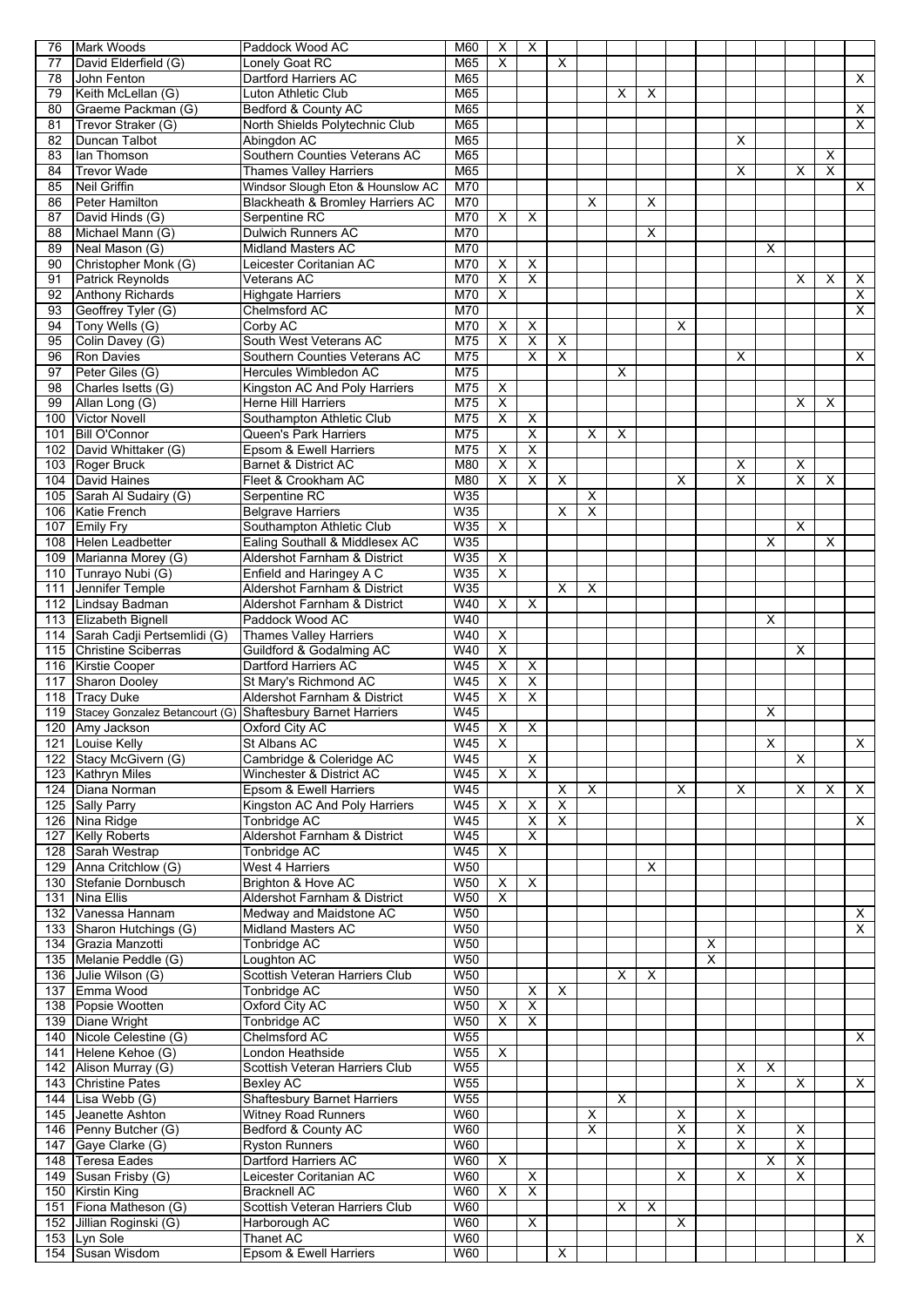|     | 155 Lucy Woolhouse (G) | Veterans AC                       | W60 |   |   |   |   |   | x |   |   |   |   |   |          |
|-----|------------------------|-----------------------------------|-----|---|---|---|---|---|---|---|---|---|---|---|----------|
| 156 | Linda Ahmet            | Radley Athletic Club              | W65 | X |   |   |   |   |   |   |   |   | X | X |          |
| 157 | Gail Duckworth (G)     | Leighton Buzzard Athletic Club    | W65 |   |   |   |   | X | X |   |   |   |   |   |          |
| 158 | Sandra Francis (G)     | Striders Of Croydon               | W65 |   |   |   |   |   |   |   |   |   | X |   |          |
| 159 | Anna Garnier (G)       | Hercules Wimbledon AC             | W65 |   |   |   | X | X |   |   |   |   |   |   |          |
| 160 | <b>Helen Godsell</b>   | Blackheath & Bromley Harriers AC  | W65 | X | X | X |   |   |   |   |   |   |   |   |          |
| 161 | Hel James (G)          | Serpentine RC                     | W65 | x |   |   |   |   |   |   | X |   | X |   | x        |
| 162 | Angela Owen            | Aldershot Farnham & District      | W65 | X | X |   |   |   |   |   |   |   |   |   |          |
| 163 | Edna Roe (G)           | Windsor Slough Eton & Hounslow AC | W65 |   | X |   |   |   |   |   |   |   |   |   |          |
|     | 164 Joan Trimble       | Kingston AC And Poly Harriers     | W65 | X |   |   |   |   |   |   |   |   |   |   |          |
|     | 165 Susan Yeomans      | St Albans AC                      | W65 | X |   |   |   |   |   |   | X | X |   |   |          |
|     | 166 Sally Hine (G)     | Rugby & Northampton AC            | W70 | Χ | X |   |   |   |   | X |   |   |   |   |          |
| 167 | <b>Emily McMahon</b>   | Enfield and Haringey A C          | W70 | Χ | X |   |   |   |   | X | X |   | X |   | X        |
| 168 | Anne Nelson            | Epsom & Ewell Harriers            | W70 | х | x |   |   |   |   |   |   |   |   |   |          |
| 169 | Angela Pollitzer (G)   | London Heathside                  | W70 | х | X |   |   |   |   |   |   |   |   |   |          |
| 170 | Sarah Roberts          | Dacorum Athletic Club             | W70 |   |   |   | X | X |   |   |   |   |   |   |          |
| 171 | Vilma Thompson         | <b>Belgrave Harriers</b>          | W70 |   |   |   |   |   |   |   |   |   |   |   | X        |
| 172 | <b>Moira West</b>      | Winchester & District AC          | W70 | X | X |   |   |   |   |   |   |   |   |   |          |
| 173 | Pauline Rich (G)       | Run Academy Worthing              | W75 |   |   |   |   |   | x |   |   |   |   |   |          |
|     | 174 Evaun Williams     | Enfield and Haringey A C          | W80 |   |   |   |   |   |   |   |   |   |   |   | $\times$ |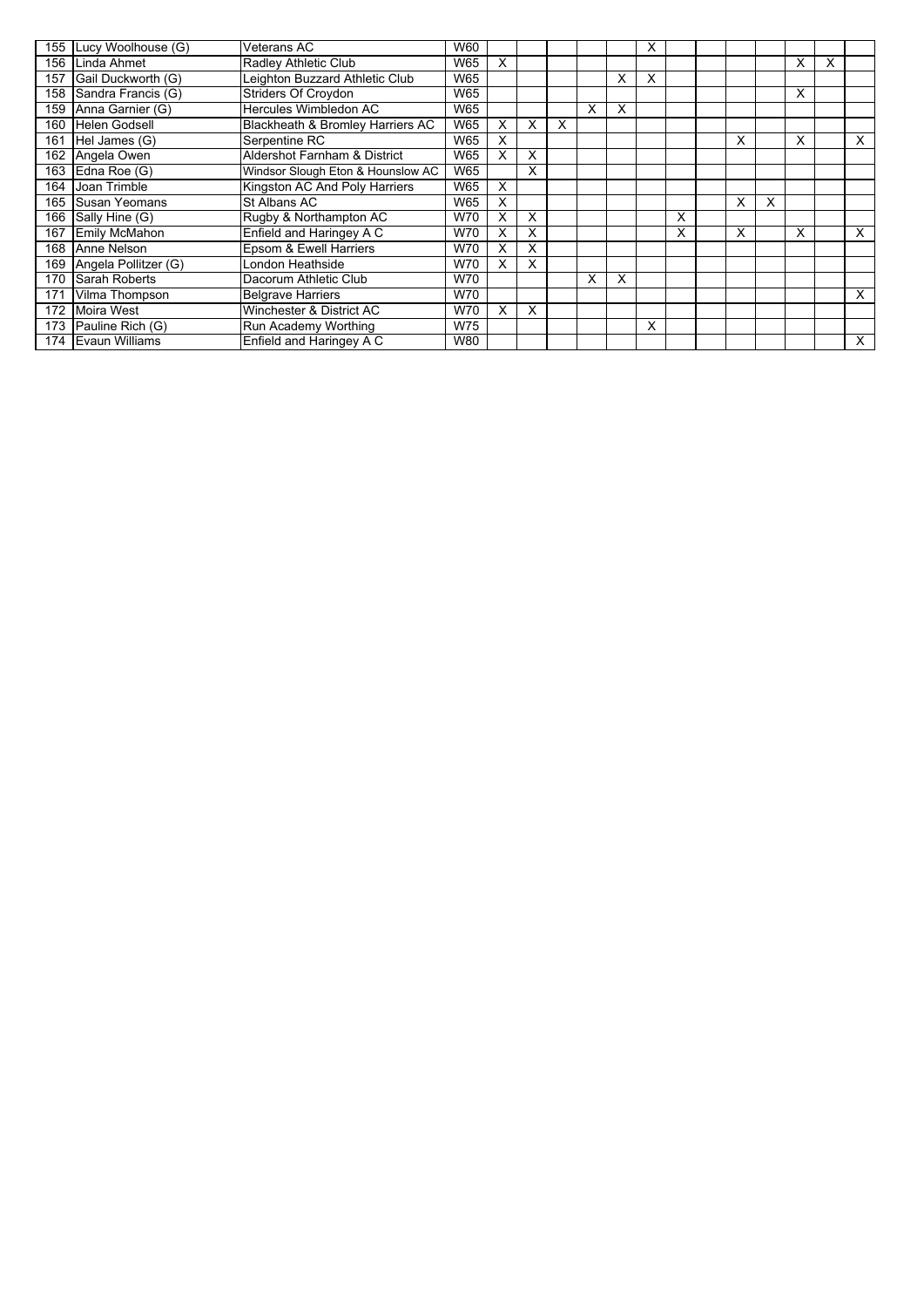### **SCVAC INDOOR CHAMPIONSHIP BEST PERFORMANCES**

| M35 | 1500m      | C McQuillen-Wright (G) | 4:17.36  | 2008 |
|-----|------------|------------------------|----------|------|
| M40 | 1500m      | C Symonds              | 4:23.82  | 2016 |
| M45 | 1500m      | D Moore (G)            | 4:23.58  | 2009 |
| M50 | 1500m      | S Anderson (G)         | 4:31.48  | 2016 |
| M55 | 1500m      | D Butler (G)           | 4:37.6   | 2012 |
| M60 | 1500m      | M Mann (G)             | 5:03.43  | 2000 |
| M65 | 1500m      | M Mann (G)             | 5:30.00  | 2016 |
| M70 | 1500m      | J Batchelor            | 5:50.16  | 2015 |
| M75 | 1500m      | J Batchelor            | 6:02.19  | 2017 |
| W35 | 1500m      | C Oliver               | 5:07.26  | 2010 |
| W40 | 1500m      | N Richmond             | 5:27.0   | 2013 |
| W45 | 1500m      | J Pidgeon (G)          | 5:10.06  | 2010 |
| W50 | 1500m      | D Forrest              | 5:52.31  | 2019 |
| W55 | 1500m      | C Elms (G)             | 4:53.87  | 2019 |
| W60 | 1500m      | C Jones (G)            | 6:19.20  | 2018 |
| W65 | 1500m      | R Tabor (G)            | 6:23.58  | 2019 |
| W70 | 1500m      |                        |          |      |
| M35 | 200m       | W MacGee               | 23.46    | 2008 |
| M40 | 200m       | A McMahon (G)          | 23.53    | 2016 |
| M45 | 200m       | P Logan                | 24.23    | 2010 |
| M50 | 200m       | R Huskisson (G)        | 25.20    | 2010 |
| M55 | 200m       | A Ross                 | 25.24    | 2008 |
| M60 | 200m       | A Ross (G)             | 25.98    | 2015 |
| M65 | 200m       | <b>T</b> Bissett       | 27.49    | 2009 |
| M70 | 200m       | G Sutton (G)           | 27.60    | 2016 |
| M75 | 200m       | <b>T</b> Bissett       | 31.41    | 2019 |
| M80 | 200m       | J Evans (G)            | 39.30    | 2016 |
| M85 | 200m       | R Pitcairn-Knowles     | 47.42    | 2018 |
| W35 | 200m       | H Channon (G)          | 26.80    | 2013 |
| W40 | 200m       | <b>K</b> Burles        | 28.17    | 2019 |
| W45 | 200m       | K King                 | 27.36    | 2008 |
| W50 | 200m       | H Godsell              | 28.94    | 2008 |
| W55 | 200m       | K King                 | 28.71    | 2019 |
| W60 | 200m       | H Godsell              | 30.01    | 2016 |
| W65 | 200m       | H Godsell              | 30.58    | 2019 |
| W70 | 200m       | M Axtell               | 40.85    | 2015 |
| W75 | 200m       | <b>B</b> Green         | 59.40    | 2008 |
| W80 | 200m       | D Fraser (G)           | 51.47    | 2018 |
| M35 | 3000m      | R Palmer (G)           | 9:00.69  | 2010 |
| M40 | 3000m      | I Johnson              | 9:23.35  | 2010 |
| M45 | 3000m      | I Johnston (G)         | 9:31.31  | 2016 |
| M50 | 3000m      | T Tuohy (G)            | 9:40.47  | 2017 |
| M55 | 3000m      | G Ironmonger (G)       | 9:52.99  | 2018 |
| M60 | 3000m      | D Oxland (G)           | 10:14.16 | 2014 |
| M65 | 3000m      | D Oxland (G)           | 11:02.03 | 2018 |
| M70 | 3000m      | J Batchelor            | 12:12.45 | 2015 |
| M75 | 3000m      | P Brennan (G)          | 13:33.28 | 2019 |
| W35 | 3000m      |                        |          |      |
| W40 | 3000m      |                        |          |      |
| W45 | 3000m      | <b>B</b> Pickett       | 10:33.5  | 2012 |
| W50 | 3000m      | G Duckworth (G)        | 11:02.37 | 2010 |
| W55 | 3000m      | C Elms (G)             | 10:27.97 | 2019 |
| W60 | 3000m      | P Gallagher (G)        | 12:11.16 | 2009 |
| W65 | 3000m      | R Tabor (G)            | 12:18.67 | 2015 |
| W70 | 3000m      |                        |          |      |
| W75 | 3000m      | P Jones                | 16:24.4  | 2012 |
| M35 | 3000m Walk | A Hills (G)            | 16:53.00 | 2017 |
| M40 | 3000m Walk |                        |          |      |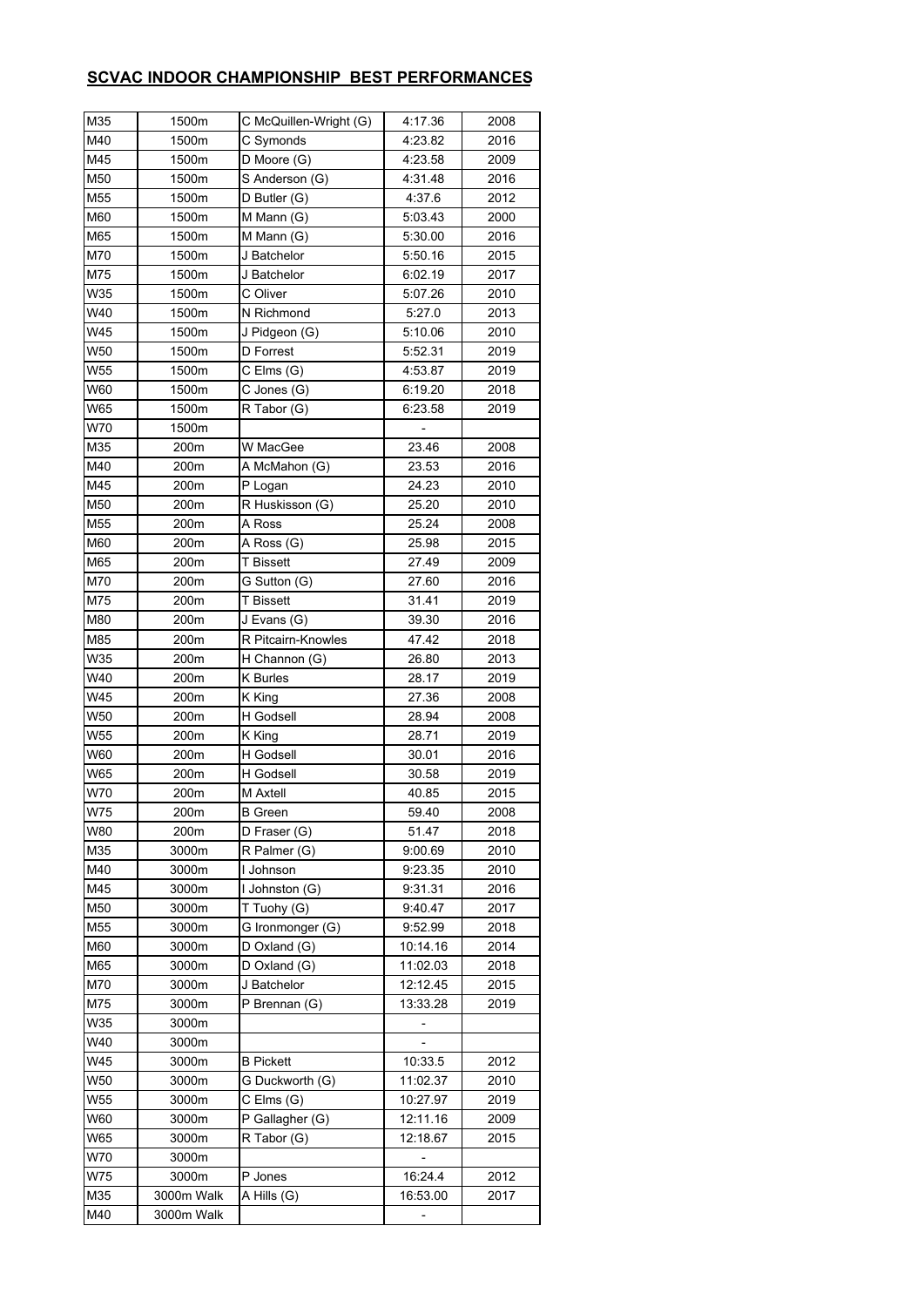| M45        | 3000m Walk      |                          |                |              |
|------------|-----------------|--------------------------|----------------|--------------|
| M50        | 3000m Walk      | N Silvester              | 13:07.70       | 2008         |
| M55        | 3000m Walk      | F Reis                   | 14:06.43       | 2016         |
| M60        | 3000m Walk      | I Richards (G)           | 14:39.7        | 2012         |
| M65        | 3000m Walk      | J Hall (G)               | 15:49.89       | 2014         |
| M70        | 3000m Walk      | A Thompson               | 15:52.03       | 2008         |
| M75        | 3000m Walk      | A Thompson               | 16:29.62       | 2012         |
| M80        | 3000m Walk      | A Thomson (G)            | 21:01.45       | 2019         |
| W40        | 3000m Walk      | P Cummings (G)           | 17:05.08       | 2019         |
| W45        | 3000m Walk      | M Noel (G)               | 18:15.8        | 2013         |
| W50        | 3000m Walk      | A Martin                 | 20:14.30       | 2016         |
| W55        | 3000m Walk      | J Howard                 | 17:55.8        | 2012         |
| W60        | 3000m Walk      | N Blatchford             | 18:16.1        | 2012         |
| W65        | 3000m Walk      | N Blatchford             | 18:34.2        | 2013         |
| W70        | 3000m Walk      | V Case                   | 27:09.00       | 2008         |
| M35        | 400m            | E Williams               | 51.41          | 2008         |
| M40        | 400m            | P Benedickter            | 55.34          | 2010         |
| M45        | 400m            | K Bentham                | 53.59          | 2008         |
| M50        | 400m            |                          | 53.47          | 2018         |
| M55        | 400m            | D Bokor-Ingram<br>J Tilt | 56.49          | 2018         |
|            |                 |                          |                |              |
| M60<br>M65 | 400m            | <b>R</b> Watkins         | 60.44<br>63.58 | 2014<br>2016 |
|            | 400m            | D Spencer                |                |              |
| M70        | 400m            | <b>T</b> Bissett         | 75.56          | 2018         |
| M75        | 400m            | J Batchelor              | 78.16          | 2018         |
| M80        | 400m            | R Pitcairn-Knowles       | 104.54         | 2014         |
| M85        | 400m            | R Pitcairn-Knowles       | 123.30         | 2018         |
| W35        | 400m            | D Doherty                | 66.38          | 2008         |
| W40        | 400m            | D Norman                 | 60.24          | 2017         |
| W45        | 400m            | L Hopkins                | 64.05          | 2009         |
| W50        | 400m            | S Read-Cayton (G)        | 63.79          | 2016         |
| W55        | 400m            | L Mahady (G)             | 67.10          | 2014         |
| W60        | 400m            | S James                  | 94.38          | 2015         |
| W65        | 400m            | M West                   | 76.23          | 2015         |
| W70        | 400m            |                          |                |              |
| W75        | 400m            | P Jones                  | 99.37          | 2012         |
| M35        | 60m             | J Carty                  | 7.20           | 2007         |
| M40        | 60 <sub>m</sub> | A Noel                   | 7.10           | 2005         |
| M45        | 60m             | P Logan                  | 7.40           | 2008         |
| M50        | 60 <sub>m</sub> | <b>G</b> Walcott         | 7.60           | 2006         |
| M55        | 60m             | W Franklin               | 7.76           | 2008         |
| M55        | 60m             | R Frazer                 | 7.80           | 2003         |
| M60        | 60m             | B Gray                   | 7.90           | 1996         |
| M60        | 60 <sub>m</sub> | <b>G</b> Sutton          | 7.90           | 2006         |
| M60        | 60 <sub>m</sub> | J Browne                 | 7.90           | 2014         |
| M65        | 60 <sub>m</sub> | C Williams               | 8.10           | 1997         |
| M70        | 60 <sub>m</sub> | G Sutton (G)             | 8.12           | 2016         |
| M75        | 60m             | A Long (G)               | 9.06           | 2019         |
| M80        | 60m             | S Stein                  | 10.00          | 2001         |
| M85        | 60 <sub>m</sub> | R Pitcairn-Knowles       | 12.81          | 2018         |
| W35        | 60 <sub>m</sub> | H Channon (G)            | 8.00           | 2013         |
| W40        | 60 <sub>m</sub> | H Godsell                | 8.00           | 1996         |
| W40        | 60 <sub>m</sub> | K King                   | 8.0            | 2005         |
| W45        | 60 <sub>m</sub> | H Godsell                | 8.2            | 2003         |
| W45        | 60 <sub>m</sub> | K King                   | 8.20           | 2007         |
| W45        | 60m             | K King                   | 8.2            | 2008         |
| W50        | 60m             | H Godsell                | 8.2            | 2005         |
| W55        | 60m             | K King                   | 8.48           | 2019         |
| W60        | 60m             | V Parsons                | 8.9            | 2007         |
| W65        | 60m             | H Godsell                | 9.03           | 2019         |
| W70        | 60 <sub>m</sub> | I Holder                 | 10.47          | 2012         |
| W75        | 60 <sub>m</sub> | I Holder (G)             | 11.45          | 2018         |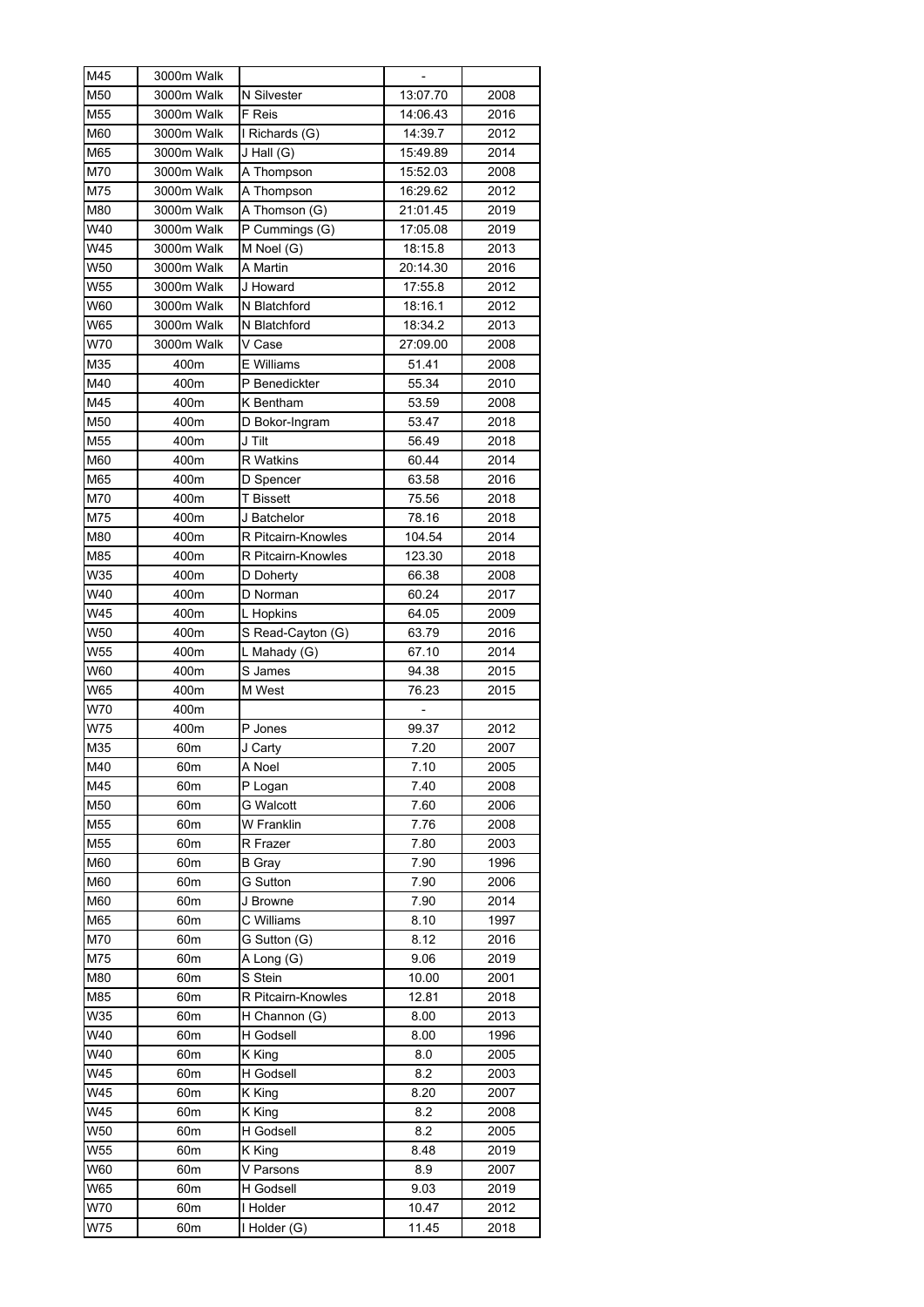| W80              | 60m         | D Fraser (G)       | 13.92   | 2019    |
|------------------|-------------|--------------------|---------|---------|
| M35              | 60m Hurdles | M Elliott          | 8.33    | 2016    |
| M40              | 60m Hurdles | A Lewis            | 8.4     | 2009    |
| M45              | 60m Hurdles | G Reddington       | 8.92    | 2008    |
| M50              | 60m Hurdles | G Reddington       | 9.1     | 2013    |
| M55              | 60m Hurdles | J Howe             | 9.6     | 2001    |
| M55              | 60m Hurdles | N Tunstall (G)     | 9.40    | 2019    |
| M60              | 60m Hurdles | J Howe             | 10.1    | 2003    |
| M65              | 60m Hurdles | <b>B</b> Ferguson  | 10.00   | 2007    |
| M70              | 60m Hurdles | <b>B</b> Ferguson  | 10.7    | 2012    |
| M75              | 60m Hurdles | <b>B</b> Ferguson  | 12.06   | 2018    |
| W35              | 60m Hurdles | C Goddard          | 9.5     | 2005    |
| W40              | 60m Hurdles | D Norman           | 9.52    | 2019    |
| W45              | 60m Hurdles | K Reynolds         | 9.56    | 2014    |
| W50              | 60m Hurdles | G Clarke           | 10.25   | 2012    |
| W50              | 60m Hurdles | E McMahon          | 10.3    | 2001    |
| W <sub>50</sub>  | 60m Hurdles | G Clarke           | 10.30   | 2013    |
| W55              | 60m Hurdles | E McMahon          | 10.93   | 2008    |
| W60              | 60m Hurdles | E McMahon          | 11.30   | 2013    |
| W65              | 60m Hurdles | E McMahon          | 12.50   | 2018    |
| W70              | 60m Hurdles | P Oakes (G)        | 14.51   | 2017    |
| <b>W75</b>       | 60m Hurdles |                    |         |         |
| $\overline{M}35$ | 800m        | E Williams         | 1:59.68 | 2008    |
| M40              |             |                    |         |         |
|                  | 800m        | S Baldock          | 2:02.29 | 2010    |
| M45              | 800m        | A Haines           | 2:05.95 | 2014    |
| M50              | 800m        | M Symes            | 2:05.69 | 2019    |
| M55              | 800m        | J Gough (G)        | 2:11.13 | 2008    |
| M60              | 800m        | D Wilcock          | 2:21.31 | 2016    |
| M65              | 800m        | D Oxland (G)       | 2:31.46 | 2018    |
| M70              | 800m        | J Batchelor        | 2:51.74 | 2015    |
| M75              | 800m        | J Batchelor        | 2:52.05 | 2017    |
| M80              | 800m        | G Hopcraft         | 4:13.53 | 2010    |
| W35              | 800m        | F Maddocks         | 2:31.84 | 2019    |
| W40              | 800m        | D Norman           | 2:19.63 | 2017    |
| W45              | 800m        | A Ramos-Villaverde | 2:33.21 | 2019    |
| W50              | 800m        | C Smith (G)        | 2:40.78 | 2010    |
| W55              | 800m        | V Mitchell         | 2:28.26 | 2019    |
| W60              | 800m        | A Riddell (G)      | 3:19.16 | 2019    |
| W65              | 800m        | R Tabor (G)        | 2:55.06 | 2016    |
| W70              | 800m        | P Gallagher (G)    | 3:50.47 | 2018    |
| W75              | 800m        | P Jones            | 3:41.3  | 2012    |
| M35              | High Jump   | S Bobb             | 1.78    | 2012    |
| M40              | High Jump   | D Dods             | 1.79    | 2018    |
| M45              | High Jump   | D Talbot           | 1.62    | 2001    |
| M50              | High Jump   | I Allen (G)        | 1.68    | 2018    |
| M55              | High Jump   | G Capon            | 1.56    | 2017    |
| M60              | High Jump   | D Talbot           | 1.47    | 2015    |
| M65              | High Jump   | D Talbot           | 1.38    | 2019    |
| M70              | High Jump   | J Robinson         | 1.25    | 2001    |
| M70              | High Jump   | R Bruck            | 1.25    | 2013/14 |
| M75              | High Jump   | R Bruck            | 1.21    | 2018    |
| M80              | High Jump   |                    | -       |         |
| W35              | High Jump   | C Goddard          | 1.64    | 2005    |
| W40              | High Jump   | A Akim (G)         | 1.63    | 2016    |
| W45              | High Jump   | I Barauskiene      | 1.45    | 2011    |
| W50              | High Jump   | G Clarke           | 1.35    | 2013    |
| W55              | High Jump   | T Eades            | 1.25    | 2014/17 |
| W60              | High Jump   | J Ashton           | 1.17    | 2019    |
| W65              | High Jump   | P Oakes            | 1.12    | 2012    |
| W70              | High Jump   |                    |         |         |
| W75              | High Jump   |                    |         |         |
|                  |             |                    |         |         |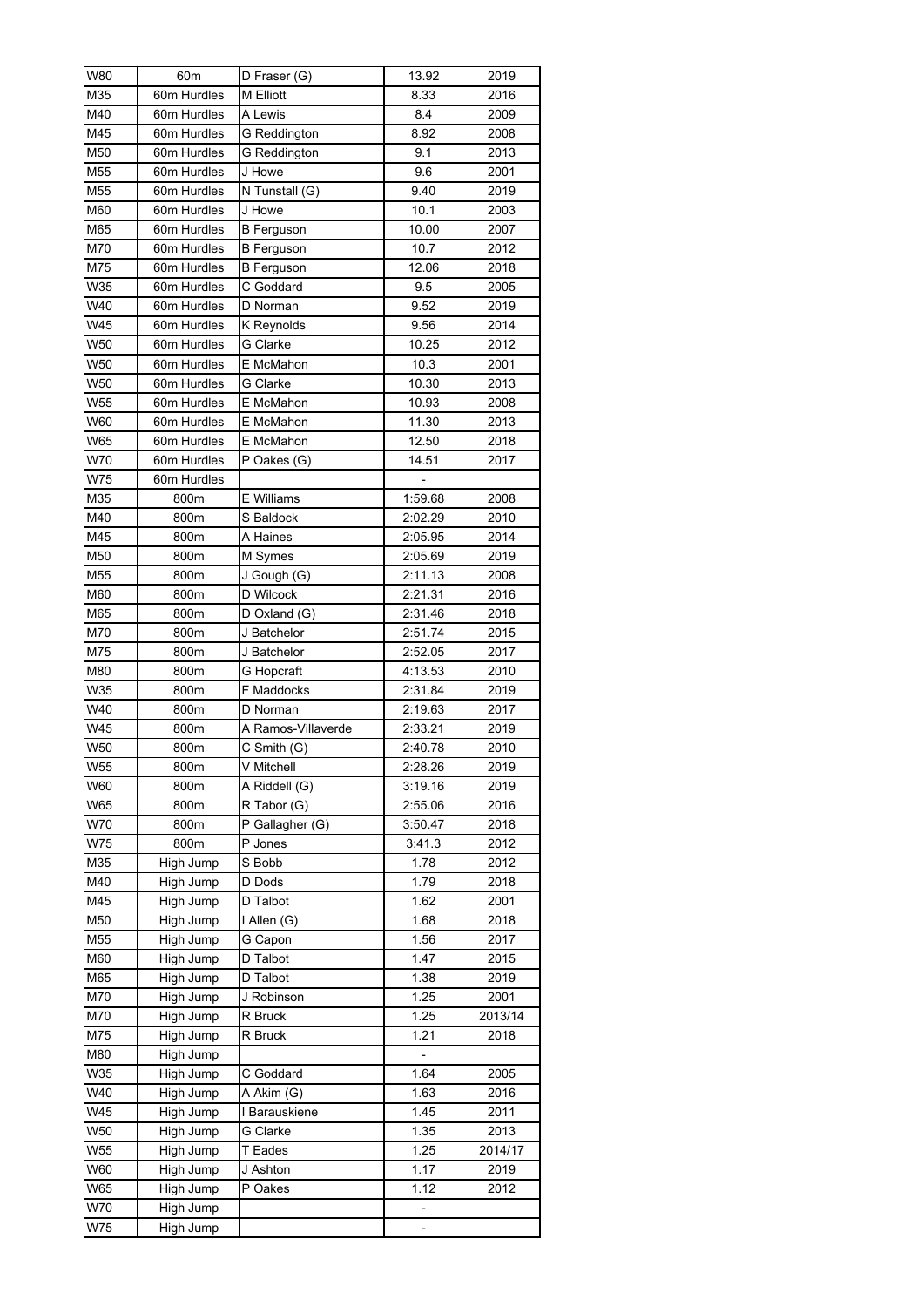| M35 | Long Jump  | S Bobb            | 6.42           | 2012    |
|-----|------------|-------------------|----------------|---------|
| M40 | Long Jump  | <b>G</b> Sunshine | 6.44           | 2016    |
| M45 | Long Jump  | T Wade            | 5.94           | 2005    |
| M50 | Long Jump  | T Wade            | 5.93           | 2007    |
| M55 | Long Jump  | P Guest (G)       | 5.40           | 2018    |
| M60 | Long Jump  | M Lapka (G)       | 4.64           | 2018    |
| M65 | Long Jump  | A Cheers          | 4.20           | 2010    |
| M70 | Long Jump  | A Kalirai         | 4.08           | 1999    |
| M75 | Long Jump  | A Long (G)        | 3.97           | 2018    |
| M80 | Long Jump  | J Evans (G)       | 3.07           | 2016    |
| W35 | Long Jump  | H Channon (G)     | 5.24           | 2013    |
| W40 | Long Jump  | D Norman          | 5.29           | 2016    |
| W45 | Long Jump  | A Griffiths       | 4.65           | 2007    |
| W45 | Long Jump  | I Barauskiene     | 4.65           | 2011    |
| W50 | Long Jump  | G Clarke          | 4.23           | 2013    |
| W55 | Long Jump  | T Eades           | 4.15           | 2016    |
| W60 | Long Jump  | I Holder          | 3.84           | 2005    |
| W65 |            | E McMahon         | 3.58           | 2019    |
|     | Long Jump  |                   |                |         |
| W70 | Long Jump  | I Holder          | 3.48           | 2012    |
| W75 | Long Jump  | I Holder (G)      | 2.97           | 2018    |
| W80 | Long Jump  | D McLennan        | 1.72           | 2018    |
| M35 | Pole Vault | C Mills           | 4.41           | 2011    |
| M40 | Pole Vault | C Mills           | 4.20           | 2016    |
| M45 | Pole Vault | A Williams        | 4.21           | 2002    |
| M45 | Pole Vault | E Jones           | 4.21           | 2017    |
| M50 | Pole Vault | M Johnson (G)     | 4.64           | 2016    |
| M55 | Pole Vault | A Williams        | 3.91           | 2011    |
| M60 | Pole Vault | A Williams        | 3.21           | 2017    |
| M65 | Pole Vault | A Woods           | 2.80           | 1997    |
| M70 | Pole Vault | N Mason (G)       | 3.00           | 2018    |
| M75 | Pole Vault | A Woods           | 1.80           | 2007    |
| W35 | Pole Vault | J Eastwood (G)    | 3.10           | 2019    |
| W40 | Pole Vault | A Duke            | 2.50           | 2009/10 |
| W40 | Pole Vault | C Cubbage         | 2.50           | 2016    |
| W45 | Pole Vault | A Duke            | 2.61           | 2012    |
| W50 | Pole Vault | S Yeomans         | 2.70           | 2005/7  |
| W55 | Pole Vault | S Yeomans         | 2.71           | 2012    |
| W60 | Pole Vault | S Yeomans         | 2.60           | 2014    |
| W65 | Pole Vault | D McLennan        | 2.30           | 2005    |
| W70 | Pole Vault | D McLennan        | 2.10           | 2006    |
| W75 | Pole Vault |                   | $\overline{a}$ |         |
| M35 | Shot       | M Wiseman         | 14.65          | 2008    |
| M40 | Shot       | M Wiseman         | 15.47          | 2011    |
| M45 | Shot       | G Dequtis (G)     | 14.93          | 2016    |
| M50 | Shot       | N Griffin         | 15.35          | 2001    |
| M55 | Shot       | N Griffin         | 14.25          | 2005    |
| M60 | Shot       | N Griffin         | 14.25          | 2010    |
| M65 | Shot       | G Hickey          | 12.66          | 2002    |
| M70 | Shot       | G Hickey          | 12.12          | 2005    |
| M75 | Shot       | J Hanus           | 9.59           | 2005    |
| M80 | Shot       | C Taylor (G)      | 8.60           | 2016    |
| W35 | Shot       | S Lawrence        | 10.92          | 2012    |
| W40 | Shot       | D Norman          | 11.78          | 2019    |
| W45 | Shot       | S Lawrence        | 10.19          | 2019    |
| W50 | Shot       | <b>B</b> Terry    | 10.81          | 1996    |
| W55 | Shot       | V Thompson        | 10.78          | 2008/10 |
| W60 | Shot       | E Williams        | 11.17          | 1999    |
| W65 | Shot       | E Williams        | 11.20          | 2003    |
| W70 | Shot       | E Williams        | 10.13          | 2009    |
| W75 | Shot       | M Grant Stevens   | 5.76           | 2008    |
| W80 | Shot       | M Williams        | 4.46           | 1997    |
|     |            |                   |                |         |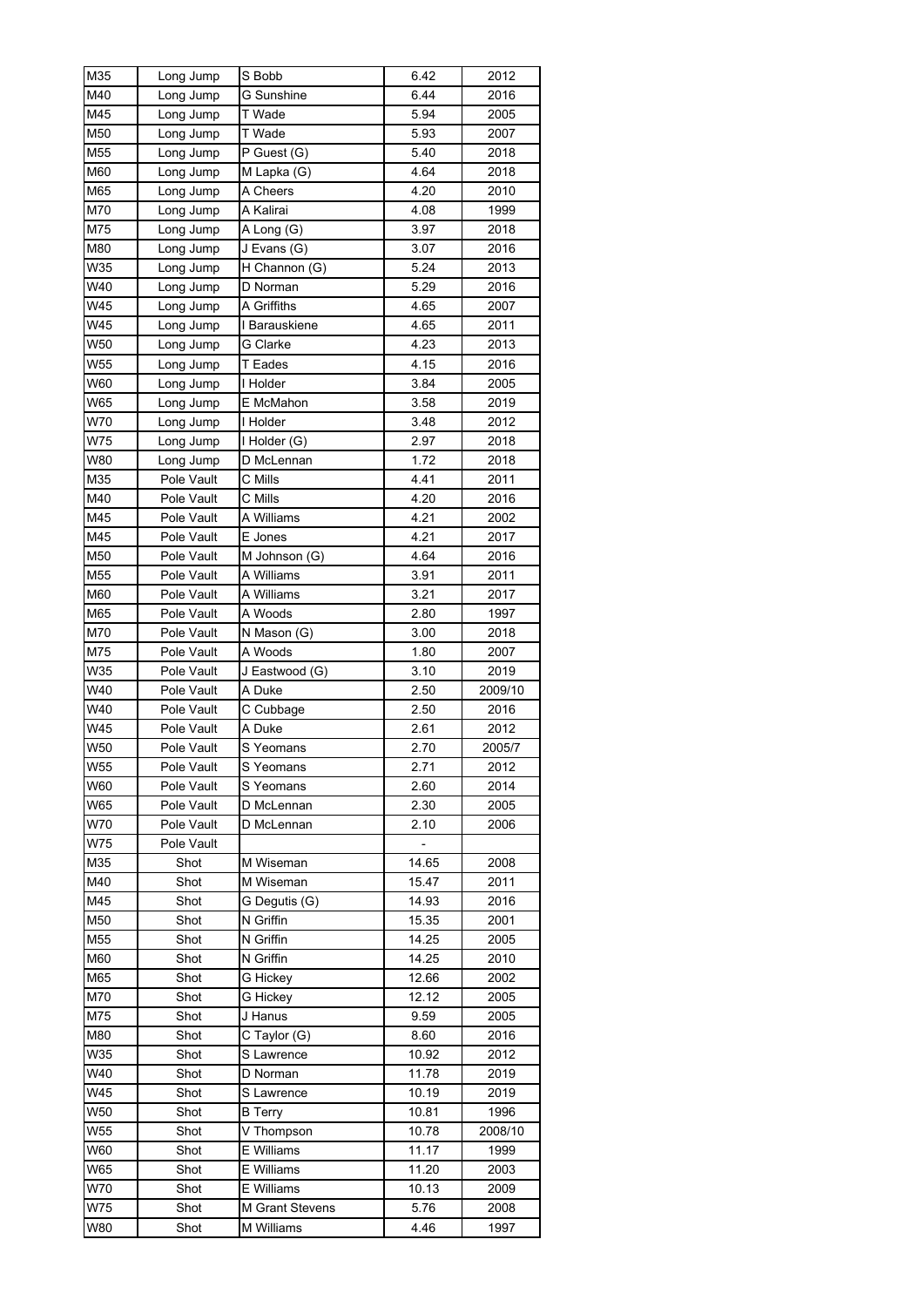| M35 | Triple Jump | S Bobb        | 13.92 | 2012 |
|-----|-------------|---------------|-------|------|
| M40 | Triple Jump | S Bobb        | 13.48 | 2016 |
| M45 | Triple Jump | A Oyediran    | 13.55 | 2007 |
| M50 | Triple Jump | J Gittens (G) | 11.60 | 2016 |
| M55 | Triple Jump | J Gittens (G) | 11.64 | 2019 |
| M60 | Triple Jump | C Leon        | 9.82  | 2016 |
| M65 | Triple Jump | I Thomson     | 9.07  | 2019 |
| M70 | Triple Jump | A Kalirai     | 8.54  | 1999 |
| M75 | Triple Jump | A Long (G)    | 7.96  | 2018 |
| M80 | Triple Jump | J Evans (G)   | 6.99  | 2016 |
| W35 | Triple Jump | J Brown       | 10.79 | 1996 |
| W40 | Triple Jump | D Norman      | 10.90 | 2017 |
| W45 | Triple Jump | J Fail        | 9.26  | 1997 |
| W50 | Triple Jump | P Oakes       | 9.04  | 1997 |
| W55 | Triple Jump | M Garland (G) | 9.18  | 2018 |
| W60 | Triple Jump | C Graham      | 7.97  | 2002 |
| W65 | Triple Jump | I Holder      | 7.43  | 2007 |
| W70 | Triple Jump | I Holder      | 7.16  | 2012 |
| W75 | Triple Jump | I Holder (G)  | 6.50  | 2018 |